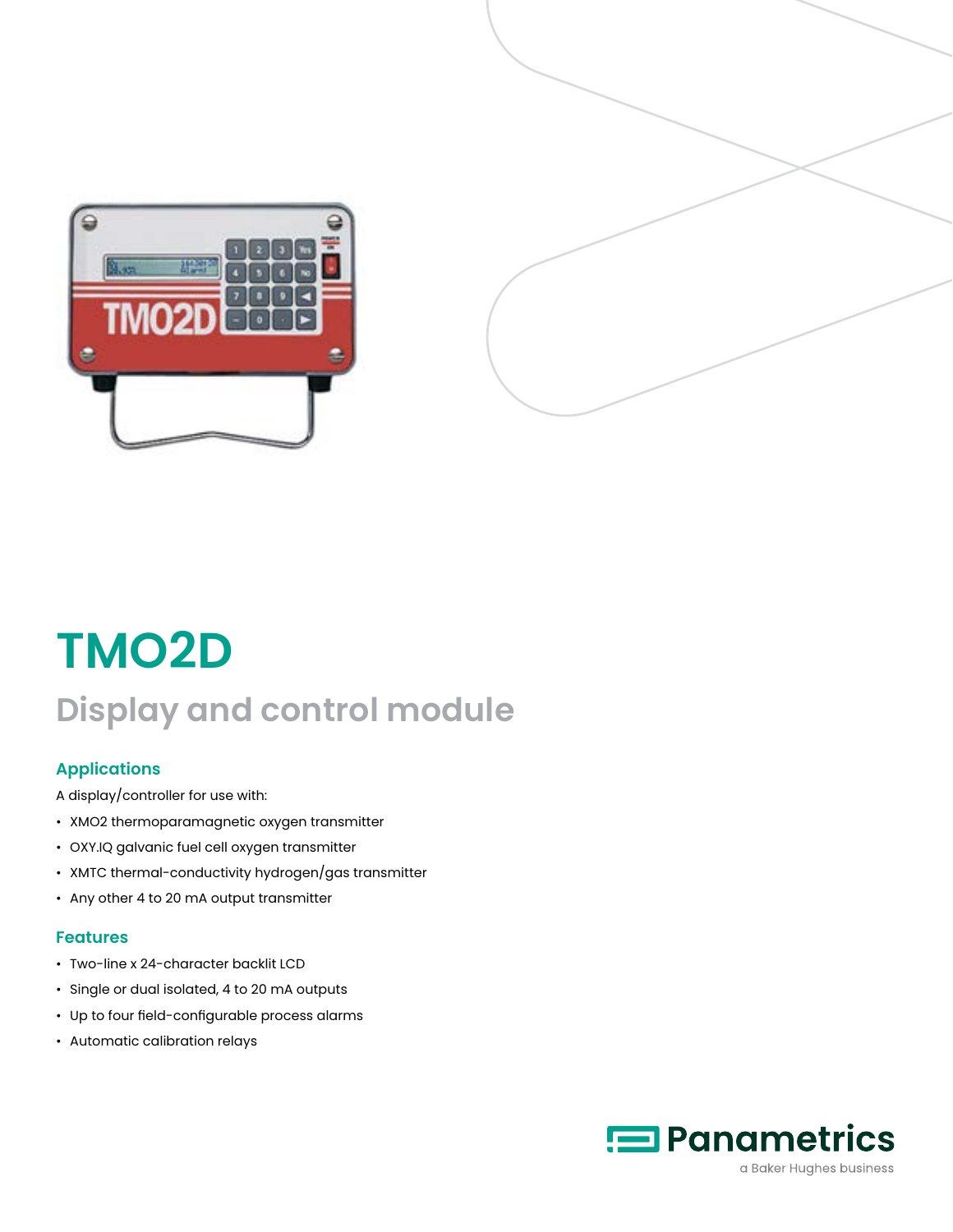# **Display and control module**

The TMO2D is an optional display and control module that enhances the performance and operation of transmitters such as the XMO2, XMTC or OXY.IQ. It provides a two-line x 24-character backlit LCD display, display and option programming via keyboard, recorder outputs, alarm relays, and relays for driving sample system solenoids for automatic zero and span calibration, as well as a 24 VDC power supply for the transmitter.

# **Autoverification/autocalibration**

The TMO2D provides long-term, hands-off operation with this optional feature. When initiated, the TMO2D controls solenoid valves in the sample system to bring zero and span gases to the transmitter. Then TMO2D software compares the calibration gas readings with factory data to verify proper calibration. If an adjustment is necessary, the TMO2D makes corrections automatically and notifies the user via the front panel display and alarm contacts.



TMO2D with XMO2 and sample system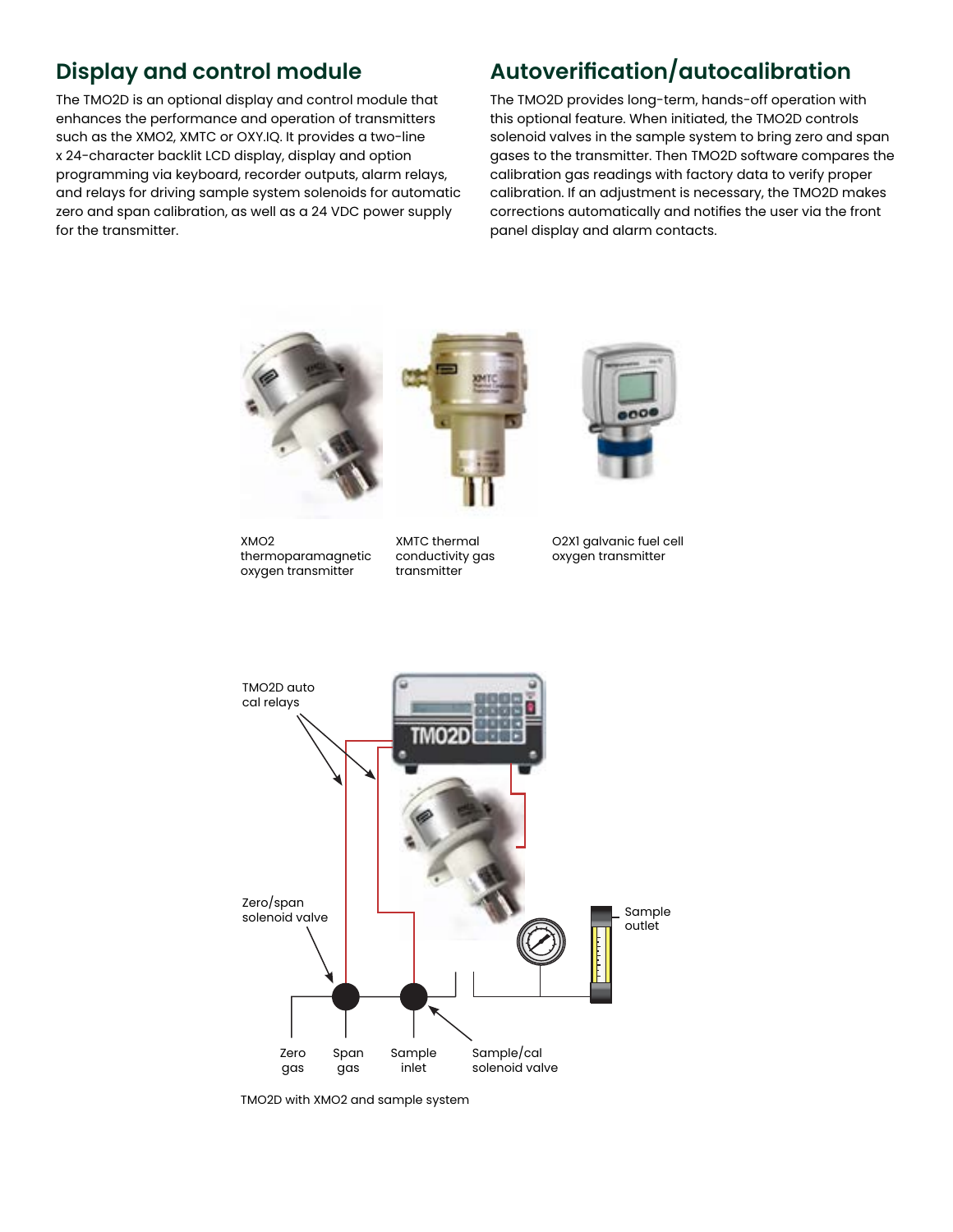# **TMO2D specifications**

## **Performance**

#### **System accuracy**

Refer to transmitter specifications

**Electronics display and output accuracy**

±0.1% of span

#### **Ambient temperature effect**

±0.05% of full scale per °F (°C)

## **Functional**

#### **Analog output**

- Standard: Single, isolated 0/4 to 20 mA, 500 Ω maximum, 12-bit resolution, field programmable
- Optional: Dual, isolated 0/4 to 20 mA, 500 Ω maximum, 12 bit resolution, field programmable

#### **Alarms**

- Standard: Two form C, SPDT, 2 A maximum @ 115 VAC, field programmable, 0.01% set-point resolution, 0.05% of span dead band
- Optional: Two hermetically sealed relays for class I, division 2 hazardous (classified) locations
- Two standard or hermetically sealed relays for automatic calibration (auto cal)

#### **Digital output**

RS232C serial port

#### **Display**

Two-line x 24-character backlit LCD

#### **Analog input**

- One 4 to 20 mA input from any transmitter
- Optional second 4 to 20 mA input from TMO2 transmitter

#### **Power**

100/115/220/240 VAC ±10%, 50/60 Hz, 35 W maximum provides 24 VDC, 1 A maximum to transmitter

#### **Temperature**

- Operating: 32°F to 122°F (0°C to 50°C)
- Storage: –4°F to 158°F (–20°C to 70°C)

## **Physical**

#### **Dimensions**

- Rack mount: 5.25 in x 19 in x 9.25 in (133 mm x 483 mm x 235 mm)
- Bench mount: 5.25 in x 9 in x 9.25 in (133 mm x 229 mm x 235 mm)
- Panel mount: 5.25 in x 9 in x 9.25 in (133 mm x 229 mm x 235 mm)

#### **Weight**

- Rack mount: 5.4 lb  $(2.4 \text{ kg})$
- Bench mount: 7.4 lb (3.4 kg)
- Panel mount: 4.7 lb  $(2.1 \text{ kg})$

#### **Environmental**

- General-purpose: rack, bench, panel
- Non-incendive: rack, panel; FM/CSA class I, division 2, groups A, B, C and D

#### **European compliance**

Complies with EMC directive 2014/30/EU, LV directive (overvoltage category II , pollution degree 2 )2014/35/EU